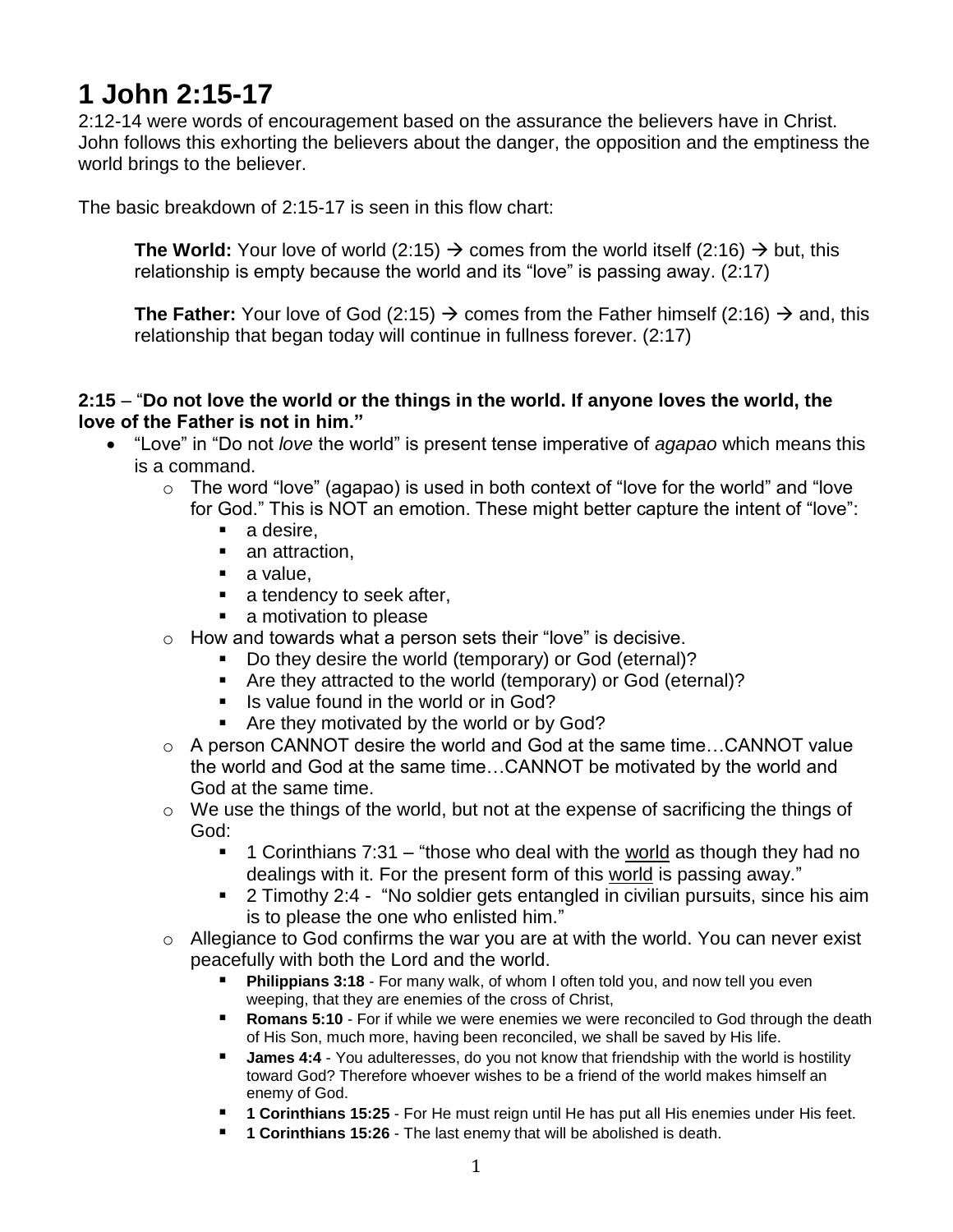- **[Hebrews 1:13](https://bible.knowing-jesus.com/Hebrews/1/13)** But to which of the angels has He ever said, "SIT AT MY RIGHT HAND, UNTIL I MAKE YOUR ENEMIES A FOOTSTOOL FOR YOUR FEET"?
- **[Matthew 4:10](https://bible.knowing-jesus.com/Matthew/4/10)** Then Jesus said to him, "Go, Satan! For it is written, 'YOU SHALL WORSHIP THE LORD YOUR GOD, AND SERVE HIM ONLY.'"
- **[2 Thessalonians 2:4](https://bible.knowing-jesus.com/2-Thessalonians/2/4)** who opposes and exalts himself above every so-called god or object of worship, so that he takes his seat in the temple of God, displaying himself as being God.
- **[1 Corinthians 16:9](https://bible.knowing-jesus.com/1-Corinthians/16/9)** for a wide door for effective service has opened to me, and there are many adversaries.
- **[Matthew 13:25](https://bible.knowing-jesus.com/Matthew/13/25)** "But while his men were sleeping, his enemy came and sowed tares among the wheat, and went away.
- **[Mark 8:33](https://bible.knowing-jesus.com/Mark/8/33)** But turning around and seeing His disciples, He rebuked Peter and said, "Get behind Me, Satan; for you are not setting your mind on God's interests, but man's."
- **[Matthew 13:28](https://bible.knowing-jesus.com/Matthew/13/28)** "And he said to them, 'An enemy has done this!' The slaves said to him, 'Do you want us, then, to go and gather them up?'
- "world" is the word *kosmos*.
	- o *Kosmos* is used by John in these three contexts:
		- The **created universe**
			- 1 John 3:17 "if anyone has the world's goods and sees his brother in need…"
			- $\bullet$  1 John 4:17 "as he is so also are we in this world."
			- John 1:10 "He was in the world, and the world was made through him, yet the world did not know him."
		- The **world of people**
			- John 3:16 where God loved the world
			- 1 John 2:2 "He is the propitiation for our sins, and not for ours only but also for the sins of the whole world."
			- John 3:16 "For God so loved the world, that he gave his only Son, that whoever believes in him should not perish but have eternal life."
		- **The system of the earth** under the power of Satan organized in every fashion and at every point against the Kingdom of God.
			- 1 John 4:3-5 "Every spirit that does not confess Jesus is not from God. This is the spirit of the antichrist, which you heard was coming and now is in the world already...for he who is in you is greater than he who is in the world. They are from the world; therefore they speak from the world, and the world listens to them."
			- 1 John 5:19 "We know that we are from God, and the whole world lies in the power of the evil one."
			- John 16:11 "...concerning judgment, because the ruler of this world is judged."
- Note the physical world is not evil, flesh is not evil and there is no Star Wars type of dualistic forces of good vs. evil. (Gnosticism; Greek philosophy) The world is temporarily under the control of the evil one, Satan. But, there was a day in the past where the world was good (Genesis) and a day coming where the world will be good again.

## **2:16** – "**For all that is in the world—the desires of the flesh and the desires of the eyes and pride of life — is not from the Father but is from the world**."

[hoti](http://studylight.org/lex/grk/view.cgi?number=3754) [pan](http://studylight.org/lex/grk/view.cgi?number=3956) [to](http://studylight.org/lex/grk/view.cgi?number=3588) [en](http://studylight.org/lex/grk/view.cgi?number=1722) [to](http://studylight.org/lex/grk/view.cgi?number=3588) [kosmo,](http://studylight.org/lex/grk/view.cgi?number=2889) For  $\frac{d\hat{l}}{dt}$  that is in the [world](http://studylight.org/lex/grk/view.cgi?number=2889)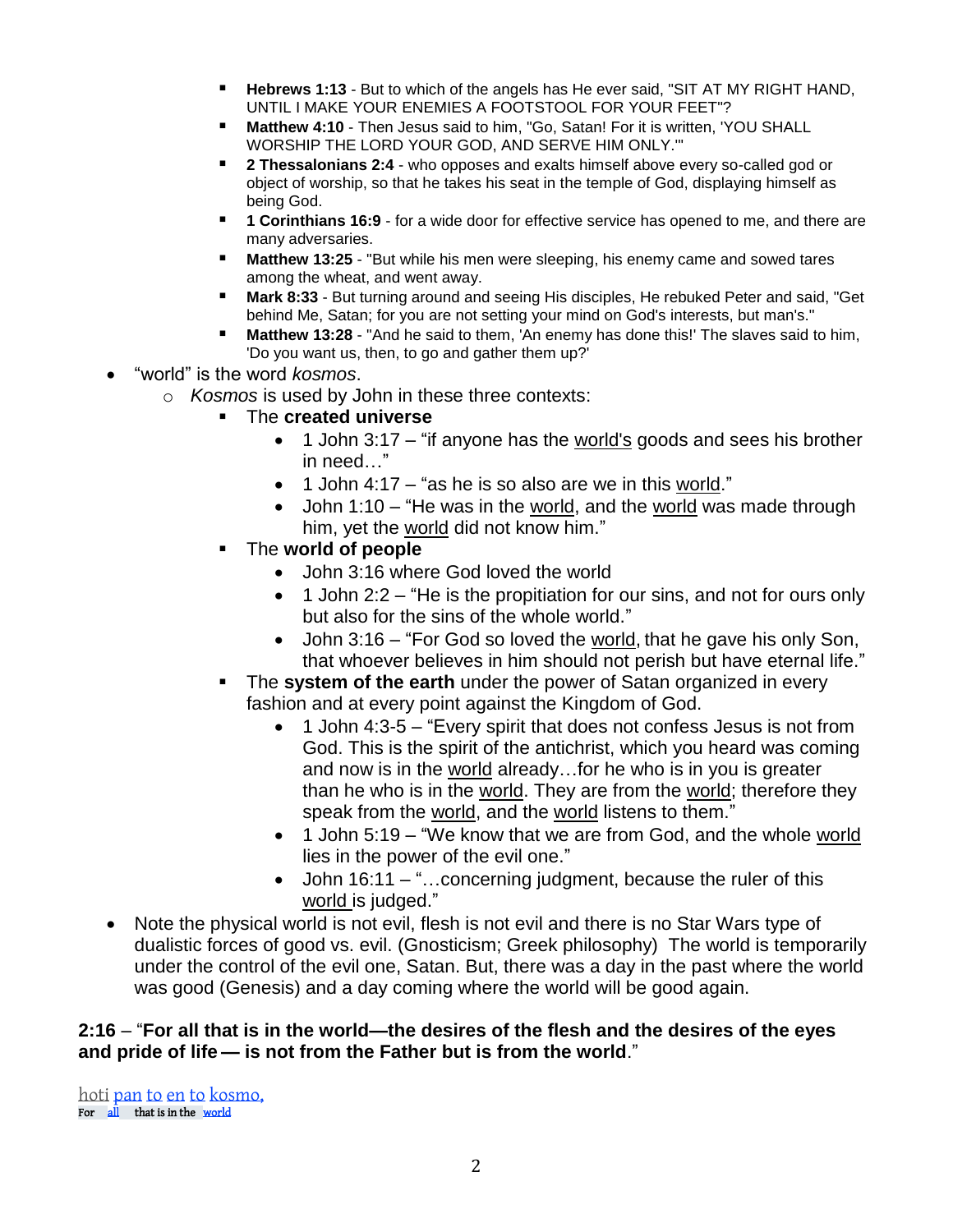[e](http://studylight.org/lex/grk/view.cgi?number=3588) [epithumia](http://studylight.org/lex/grk/view.cgi?number=1939) [tes](http://studylight.org/lex/grk/view.cgi?number=3588) [sarkos](http://studylight.org/lex/grk/view.cgi?number=4561) [kai](http://studylight.org/lex/grk/view.cgi?number=2532)<br>the lust of the flesh and of the [flesh](http://studylight.org/lex/grk/view.cgi?number=4561) and

[e](http://studylight.org/lex/grk/view.cgi?number=3588) [epithumia](http://studylight.org/lex/grk/view.cgi?number=1939) [ton](http://studylight.org/lex/grk/view.cgi?number=3588) [ophthalmon](http://studylight.org/lex/grk/view.cgi?number=3788)<br>the lust of the eves  $of the$   $e$ **ves** 

[kai](http://studylight.org/lex/grk/view.cgi?number=2532) [e](http://studylight.org/lex/grk/view.cgi?number=3588) [alazoneia](http://studylight.org/lex/grk/view.cgi?number=212) [tou](http://studylight.org/lex/grk/view.cgi?number=3588) [biou,](http://studylight.org/lex/grk/view.cgi?number=979) and the **boastful** pride of [life,](http://studylight.org/lex/grk/view.cgi?number=979)

[ouk](http://studylight.org/lex/grk/view.cgi?number=3756) [estin](http://studylight.org/lex/grk/view.cgi?number=2076) [ek](http://studylight.org/lex/grk/view.cgi?number=1537) [tou](http://studylight.org/lex/grk/view.cgi?number=3588) [patros](http://studylight.org/lex/grk/view.cgi?number=3962) [all'](http://studylight.org/lex/grk/view.cgi?number=235) ek tou [kosmou](http://studylight.org/lex/grk/view.cgi?number=2889) [estin.](http://studylight.org/lex/grk/view.cgi?number=2076)<br>
is not from the Father, but is from the world. from the [Father,](http://studylight.org/lex/grk/view.cgi?number=3962) but is from the [world.](http://studylight.org/lex/grk/view.cgi?number=2889)

- Creation is good. The world, the earth, the flesh are all good by design. But, man's fallen nature has corrupted these and turned them against the Kingdom of God.
	- $\circ$  Romans 1:20-21 "For his invisible attributes, namely, his eternal power and divine nature, have been clearly perceived, ever since the creation of the world, in the things that have been made. So they are without excuse. For although they knew God, they did not honor him as God or give thanks to him, but they became futile in their thinking, and their foolish hearts were darkened."
- Three corrupted things in man's nature that pervert the goodness of creation are listed.
	- $\circ$  These three may not be an exclusive list although they can seem to match the temptation of:
		- Eve
			- **Christ**
	- o All three of these focus the sinful human on the present, temporal world and not on the eternity of God.
	- $\circ$  "the desires of the flesh"  $-$ 
		- "desires" is *epithymia*
			- can be positive or negative when describing man's nature.
				- $\circ$  1 Thes. 2:17 Paul desires to see the Thessalonians.
				- $\circ$  Philippians 1:23 Paul desires to be with Christ.
		- "flesh" or "sinful man" is *sarx*
			- "flesh", likewise, does not need to be negative, but in this context it is
			- this refers to any of man's corrupted nature that can be driven to excess.
	- $\circ$  "the desires of the eyes"  $-$ 
		- "desires" is the same Greek word as above (*epithymia*).
		- **The eyes are the gateway through which things can be introduced to the** sinful mind. They are the window/doorway to the soul.
			- Mark 7:21-23 "For from within, out of the heart of man, come evil thoughts, sexual immorality, theft, murder, adultery, coveting, wickedness, deceit, sensuality, envy, slander, pride, foolishness. All these evil things come from within, and they defile a person."
			- Matthew 6:23 "The eye is the lamp of the body. So, if your eye is healthy, your whole body will be full of light, but if your eye is bad, your whole body will be full of darkness. If then the light in you is darkness, how great is the darkness!
	- $\bullet$  $\circ$  "pride of life" –